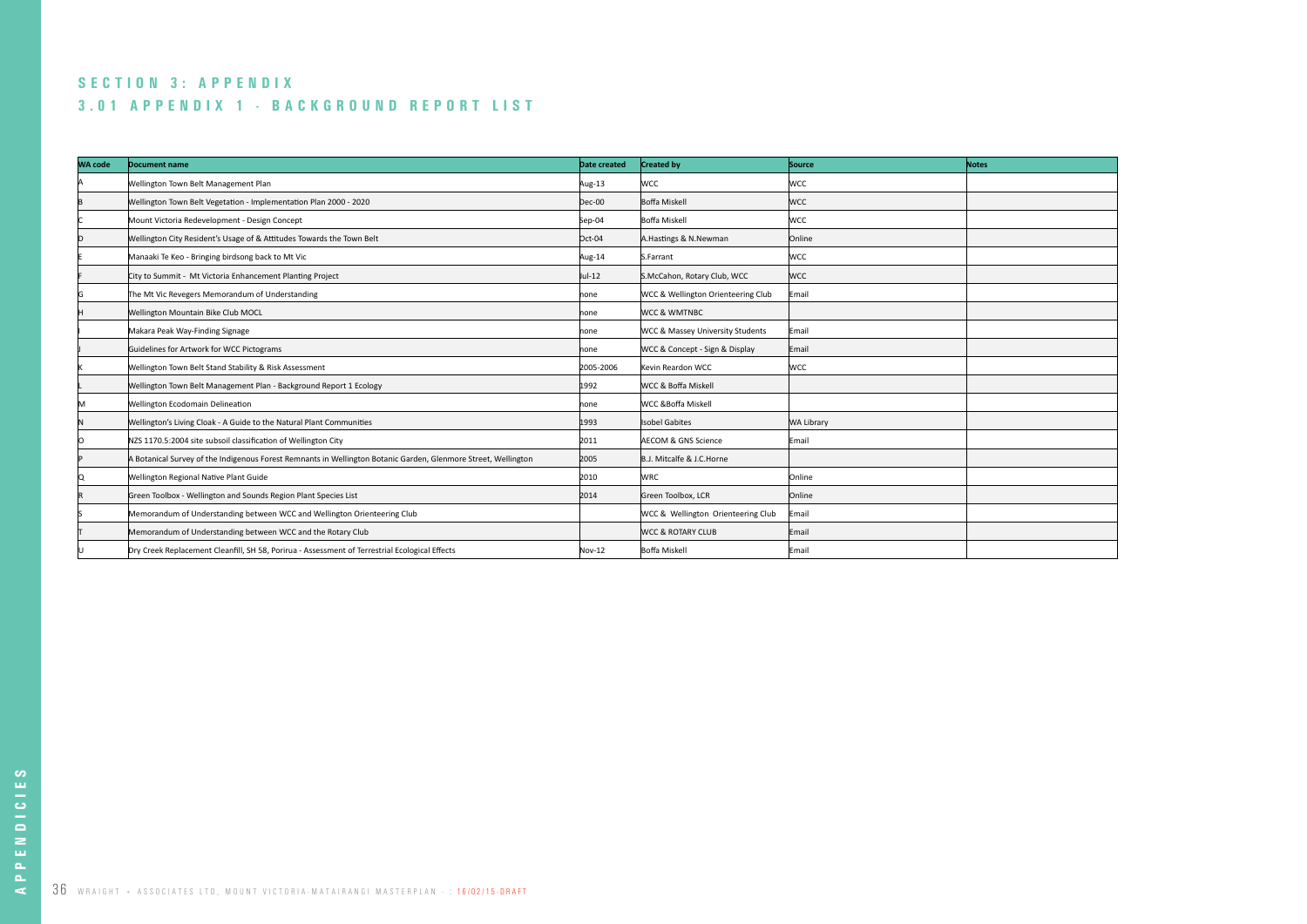# Introduction

The first stage of consultation was to establish how people use Mt Victoria, where they go and what they like. Key user groups were contacted and project team members met with individuals and groups. Appendix 2 Stakeholder Engagement Plan outlines the process and provides a record of engagement.

The open day on Saturday the 11 October was attended by approximately 25-40 people. Many completed a comment form (Appendix 3) or emailed comments following the open day.

Everyone who talked to the project team values Mt Victoria/Matairangi highly and regards it as the City's premier park. They have differing views on some aspects but all seek to improve this valuable asset.

## Key Themes

Comments were wide ranging and varied on both vegetation management and recreational use. There were recurring themes however that people had views on.

## These were:

- Relationship between walkers (with or without dogs) and mountain bikers
- Pine retention or removal
- Native regeneration
- Dogs
- Signage

## Comments on these topics are summarised below:

# Vegetation management

- Pines provide recreational opportunities such as orienteering, as they have clear spaces underneath allowing openness and views
- The pines should be removed with native regeneration to replace
- Better co-ordination between the various individuals and groups who undertake revegetation is required
- Better weed control is required particularly removal of Tradescantia
- Revegetation should be aiming to make Mt Victoria part of the regional ecological corridor
- Create small spaces of seating and tables protected from the wind using native planting
- Use natural fertilisers rather than chemicals
- Gentle terracing and leaving broken branches to rot naturally assists the soil system and encourages biodiversity
- Create bee corridors
- The mountain bike tracks are world class
- Need more options for walking dogs off lead, routes that link dog exercise areas
- Need more easy grade tracks, commuting and for kids biking
- Mountain bikers have made own tracks which can be confusing
- Separated trails for different levels of competency for bikers would be good
- There is a dangerous bike track exit at SPCA where it crosses Alexandra Road
- There is no connection between the upper football pitch and the southern walkway but there is scope for this

## Recreation: Track management

- Mountain bikers are dangerous and conflict with walkers. The alternative view is that there are no conflicts and bike riders are considerate. Conflict occurs where walking tracks intersect with bike tracks
- Bikers conflict with dogs not under control
- Signage is inadequate, confusing and people get lost
- Better signage is needed at intersections
- Signage telling people how to get to Mt Victoria needs to be improved
- Signage should include information on the steepness of tracks
- Signage indicating that revegetation is being undertaken and perhaps roping off these areas would assist with replanting efforts
- Tracks are not well maintained, are boggy in winter and get eroded through steps and bikers
- A clearer route for tourists to the top is required

# Recreation: Spaces

- The wildness of the area is valued and should be maintained
- Views to city and sea need to be maintained
- Open areas are good for socialising
- Rubbish disposal is generally a problem but it is particularly bad at Charles Plimmer Park where people go to picnic and drink, they leave bottles and rubbish
- Charles Plimmer Park is well used but as it is a dog walking area this use conflicts with others not with dogs especially children
- The provision of seats is good but don't want too many
- Something for young people would be good such as a children's garden
- As there are dog specific areas dog free areas are necessary
- The rope swing/s are liked
- More activities are sought such as an adventure playground
- Interpretation would enhance the experience and quality of the area. This could include information on the history of the area and specific events, planting, planting groups
- A Disaster Recovery Plan for the area would guide Council in what action to take after an event
- A Civil Defence central location is required so people caught in an event know where to go
- There is no clear main entrance and this needs to be identified and signposted accordingly
- Pirie St play area is good and well used but there are problems with rubbish, boy racers, overnight campers in the carpark
- Mt Victoria provides a good range of opportunities for orienteering
- The Master Plan needs to manage and quide the different groups
- There shouldn't be any more structures
- The community garden brings the community together